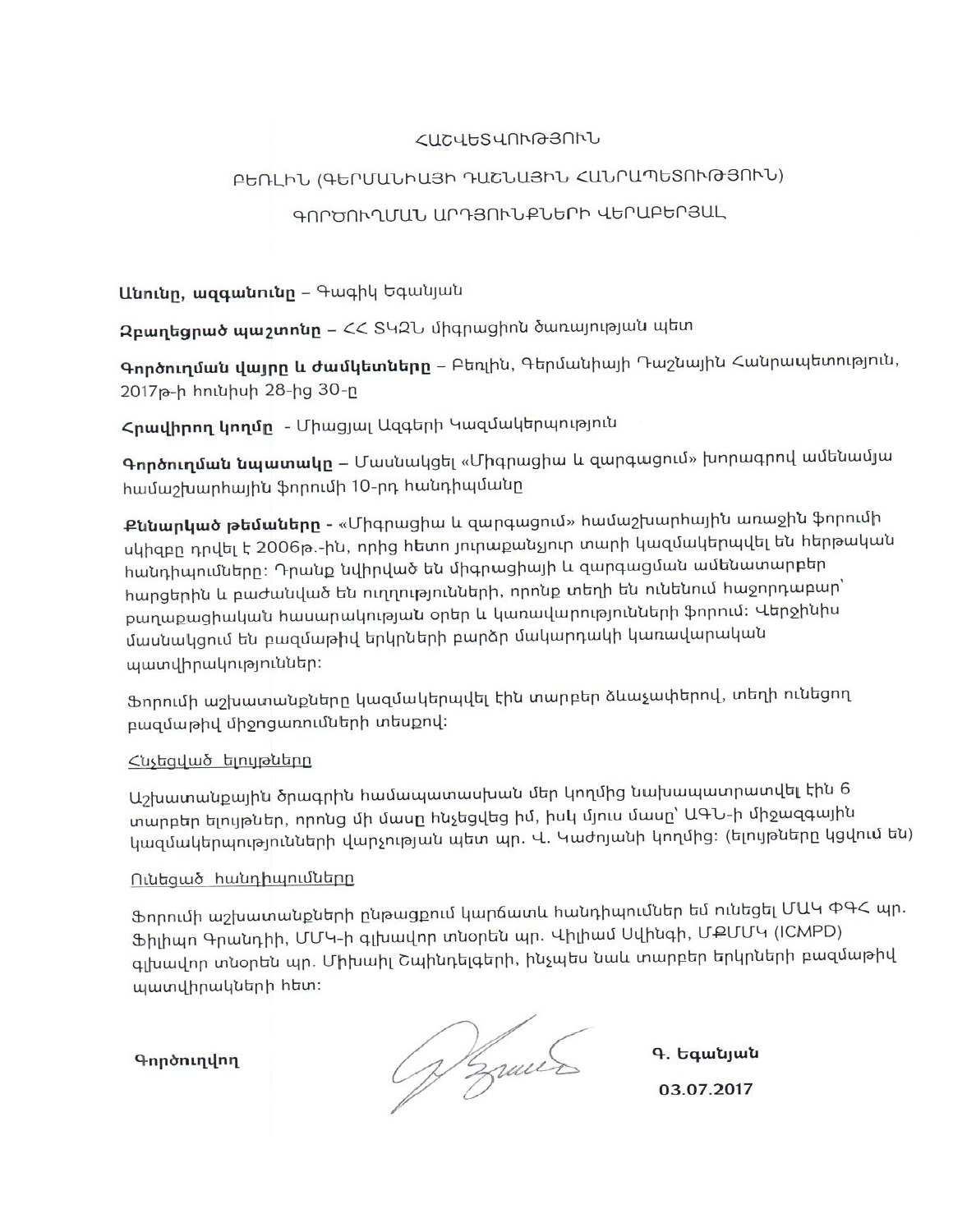## **Observations for Roundtable 1.1**

# **Tools and Safeguards for Policy Coherence – Finding the right policy mix to balance different interests and objectives**

# **Armenia's experience in development of migration policy: seeking for balance, modernity and comprehensiveness**

I would like to present Armenia's experience in migration regulation policy development. As an approach, we have selected five-year period and policies are being developed for that particular period. Initially, with policy document we determine those migration-related directions, which will be relevant to us during that period. For each direction, the targeted goal is defined, in other words - the vision, with the recorded problems on the way to achieve each goal. Additionally, key mechanisms are identified, which make feasible to achieve these goals.

The entire process of development of migration strategy is based on the following principles:

- Migration situation analysis
- Studying and assessing the steps undertaken within the framework of adopted policy documents
- As a result of intensive discussions with expert community and government institutions

Up until now, 4 core documents on state migration policy were adopted: in 2000, 2004, 2010 and 2017. The latter one, named 2017-2021 Strategy for Migration Policy of the Republic of Armenia, which has 8 key directions with formulated objectives for each, consists of 23 tasks to reach them and with 78 measures aimed at solving of those tasks. The additional 9th direction concerns monitoring and evaluation of the Strategy. The new Strategy has already been approved by the RA Government in March 2017. The development of draft Action Plan on implementation of the migration strategy has already completed and agreed with state bodies and civil society instiutions and submitted to the RA Government for approval. The Action plan contains more than 190 activities, which are designed for both State Migration Service, as well as other state bodies.

At the same time, I would like to present the issue of monitoring as it is a very important element for the ambitious long-term program. According to the Government decree, an Interdepartmental Commission for monitoring the implementation of the Action Plan was established. In the framwork of the previous Action Plan, the Commission held 27 sessions. The Commission examines the implemetation process of the Action Plan, identifies the gaps and if necessary, submits proposals to the RA Government for making amendments in the program.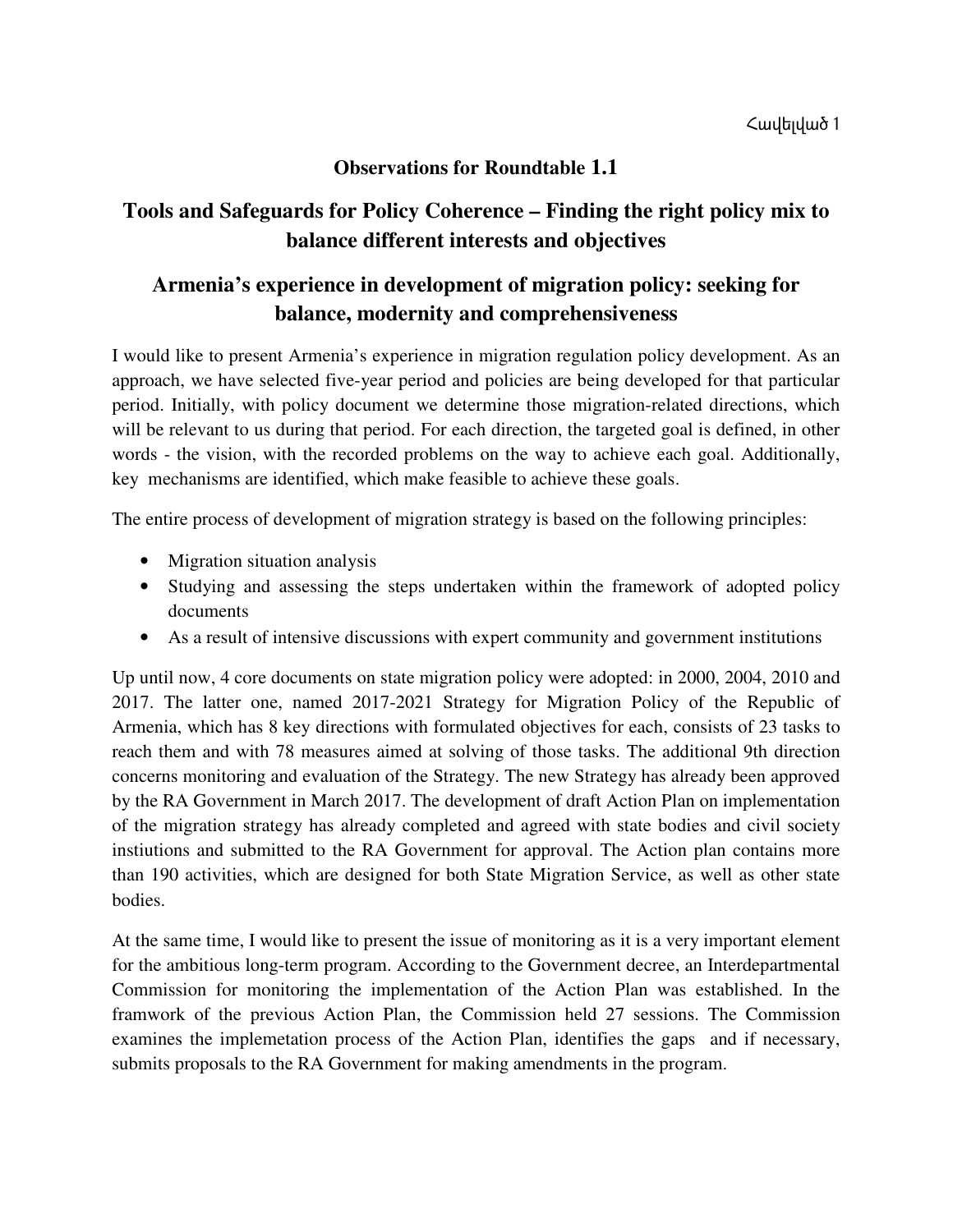Thus, when developing a migration policy, we are trying to make it both balanced and up-to date, with priority-defining approach and comprehensive.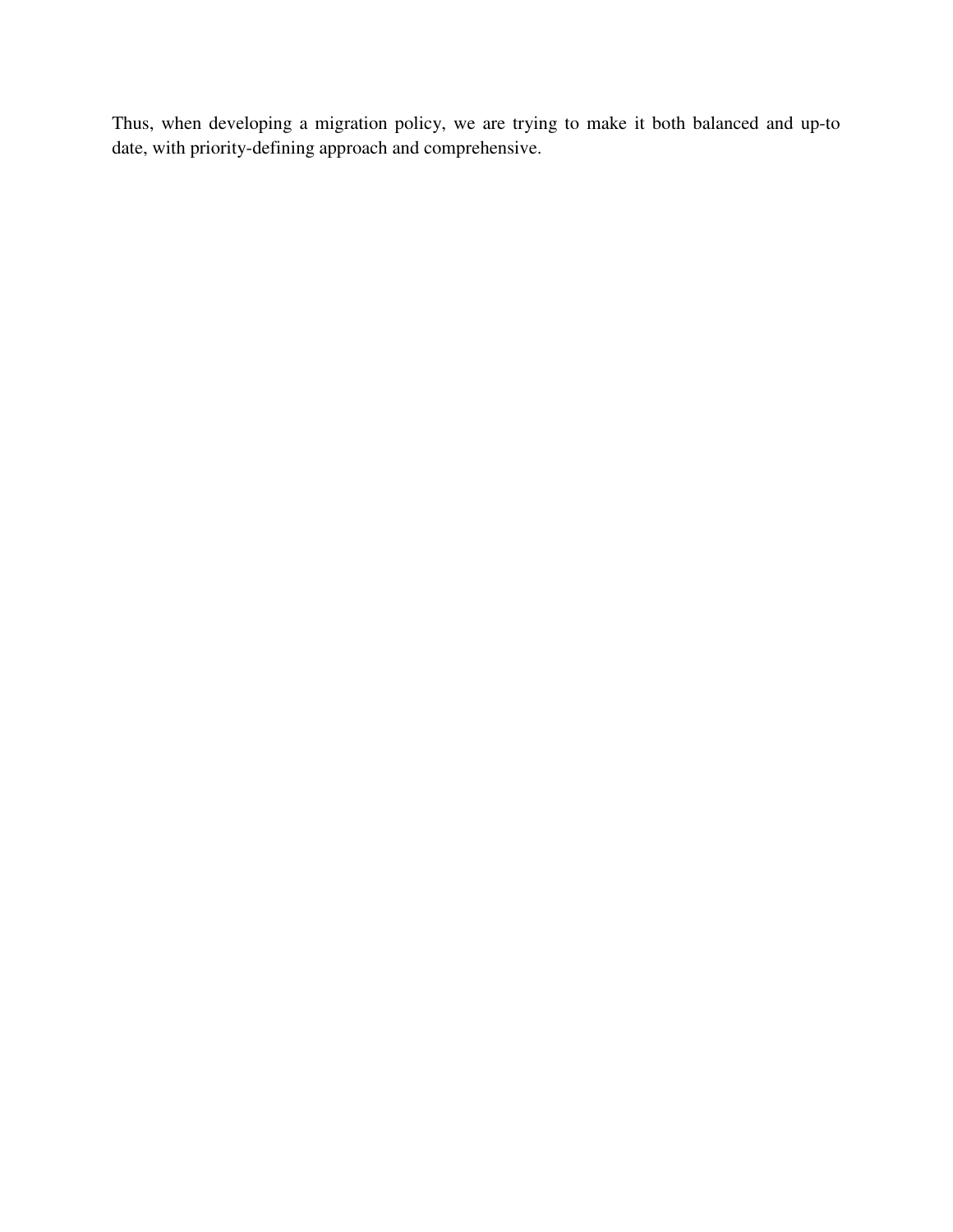## **Observations for Roundtable 2.1**

## **Moving beyond emergencies –Creating development solutions to the mutual benefit of host and origin communities and displaced persons**

Armenia with a population of around 3 million people is one of the most affected countries with regard to the forcible displacement.

In 1990s we received more than 360 thousand refugees from Azerbaijan and more recently – over 20.000 Syrians. And on the basis of our experience on dealing with them and especially with displaced persons from Syria I want to share with you some key observations and lessons learnt.

- First of all there is a strong need about reintegration from the very moment of arrival, looking at all dimensions of integration ( legal, socio-economic and cultural)
- Secondly, ethnic Armenian background of the majority of displaced persons has played a positive role for creating development solutions to the mutual benefit of host communities and displaced persons
- The integration concept paper, developed by State Migration Service, and adopted by GoA addresses key challenges
- We were able to avoid camps, promote decentralized accommodation from the beginning (UNHSR rental subsidiary project helped refugees in finding access to the local housing market)
- Legislation allows employment of asylum-seekers and refugees. Recognized refugees can also engage in self-employment, which helps in quick integration into the labour market.
- Positive experience with UNHCR and partners in process of implementation of different type of projects designed for displaced persons, especially vocational trainings, how to do business in Armenia and last but not the least income generation projects as well as an innovative "adapt a family" projects.

Now some words about our challenges: limited job opportunities, relatively low wages, at least in the initial months of employment hardly sufficient for self-reliance, different business environment and taxation system as to what many displaced were used at home.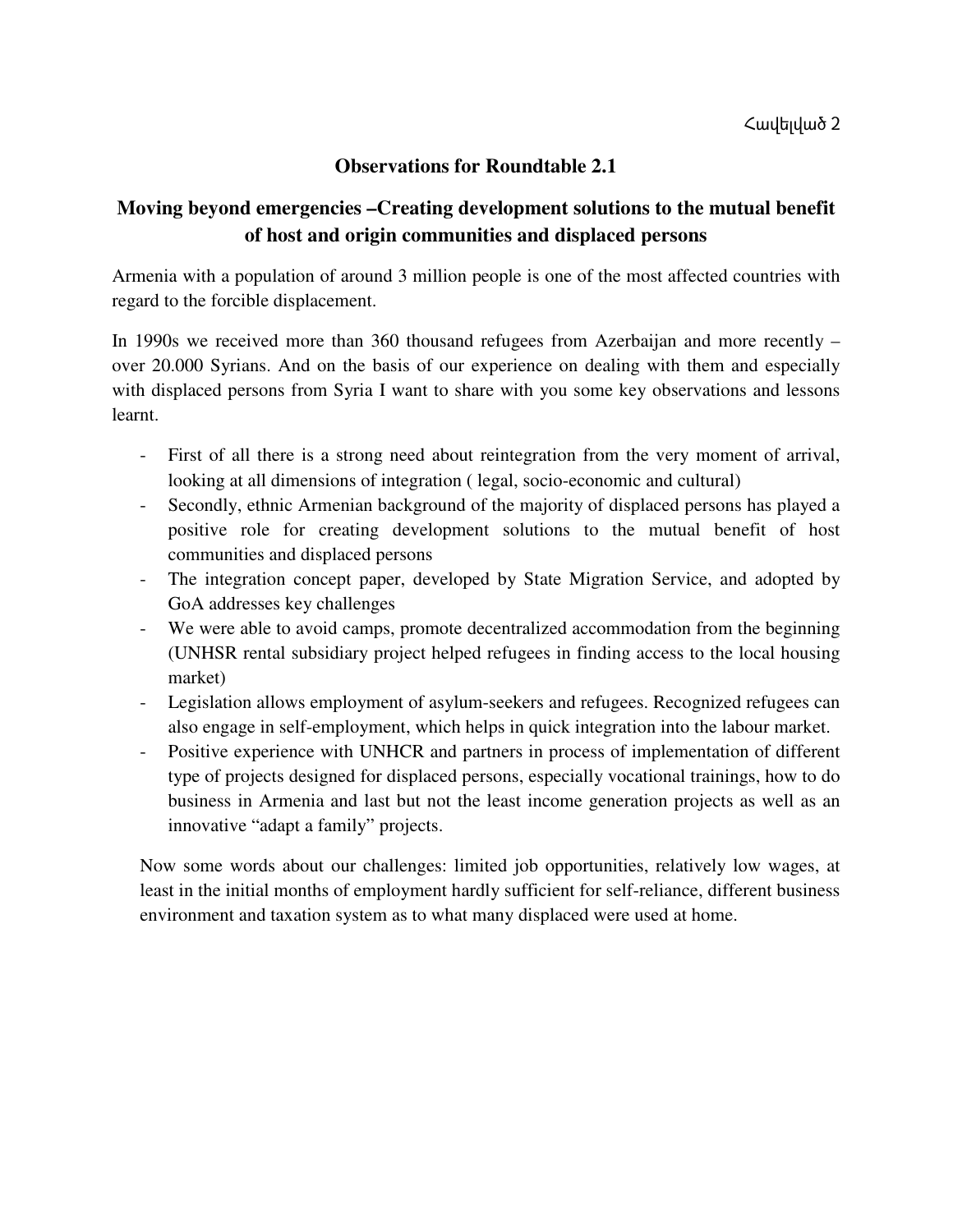#### **Observations and lessons learned from Armenian perspective:**

*- Need to think about integration from the very moment of arrival, looking at all dimensions of integration (legal, socio-economic and cultural).*

*- ethnic Armenian background of majority of the displaced persons played a positive role in creating development solutions to the mutual benefit for Armenia and Diaspora.*

*- SMS integration concept paper, adopted by our Government, addresses key challenges.*

*- Avoid camps, promote decentralized accommodation from the beginning. (UNHCR rental subsidy project helped refugees in finding access to the local housing market).*

*- Legislation allows employment of asylum-seekers and refugee and recognized refugees can also engage in self-employment (apart from purchase of agricultural land), which helps in quick integration into the labour market.*

*- positive experience with UNHCR and partners (i)vocational training, (ii) "how to do business in Armenia training and (iii) income generation projects, as well as an innovative "adopt a family" project.*

**Challenges***: Limited job opportunities, low wages, at least in the initial months of employment hardly sufficient for self-reliance, different business environment and taxation system as to what many displaced were used from home.*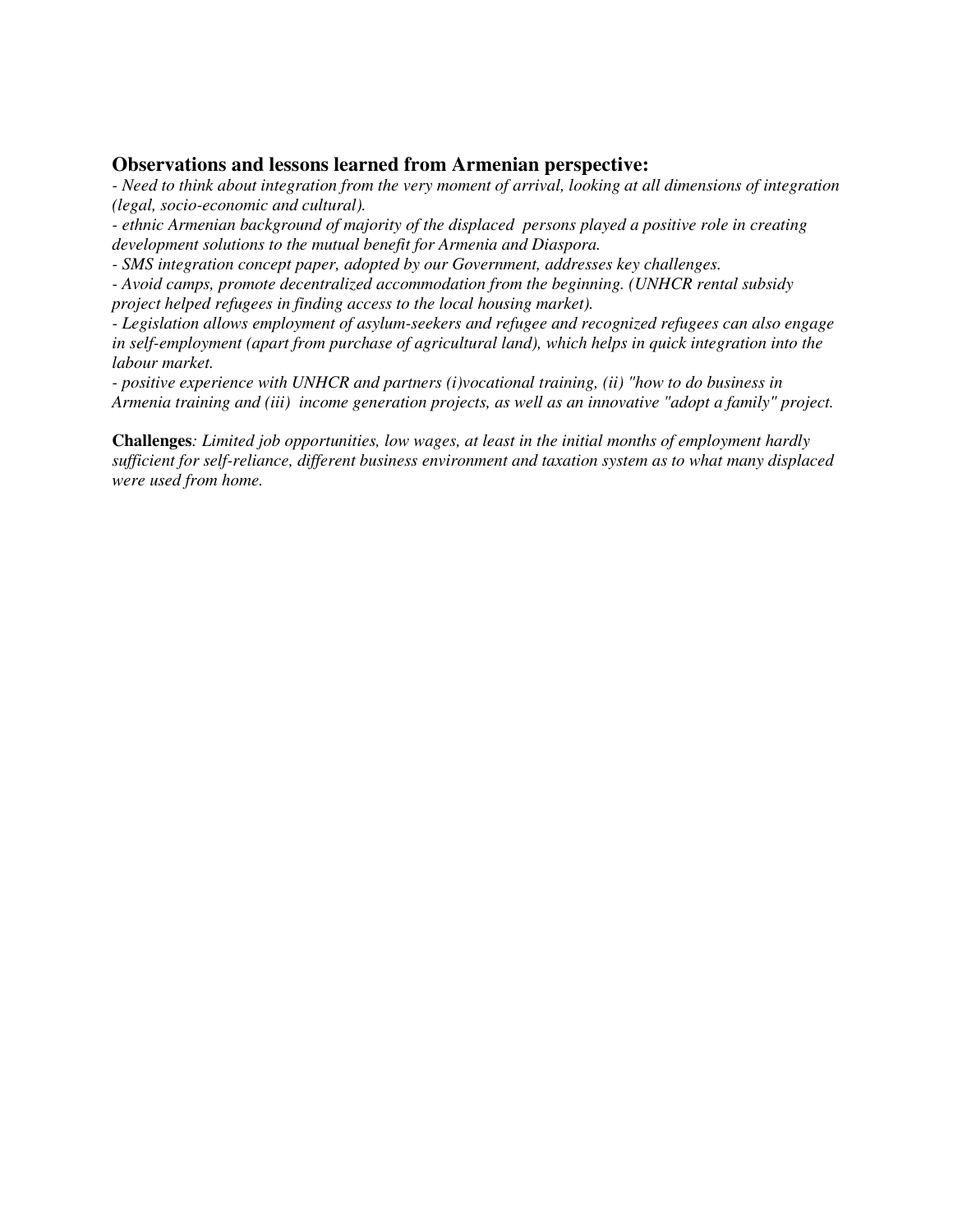### **Observations for Roundtable 3.2**

## **Strengthening cooperation – Enabling Civil Society Contributions in Migrant Integration.**

*- Armenia has a vibrant diaspora community, which is also engaged in addressing humanitarian needs of the displaced and integration challenges. Our country received more than 22.000 Syrians and Armenian is among the top 3 countries with the number of received Syrians. Pre-flight links with the Armenian Diaspora in Syria has eased communication and allowed for a strong representation of the interests of the displaced vis a vis the Government and international organizations. [CCSAI and Aleppo NGO]. This, why not always simple, has assisted in the identification of humanitarian needs and gaps in the mechanisms aimed to facilitate integration*

*- 2016 reform of NGO legislation widened the space for NGO activities in the social field, including provision of assistance to refugees and helping them in the integration process.*

*- While coordination at Government level is in the responsibility of the Ministry of Diaspora, which is closely cooperating with other governmental and civil society institutions in the framework of the Committee on the Coordination of Syrian Armenian Affairs, UNHCR has undertaken a comprehensive mapping of "who does what and where" and produced "Yellow pages' on available assistance and services.*

*- This has allowed to establish a comprehensive referral mechanism (which is important given the limited resources of the Armenian Government.*

*- Moreover, an inclusive approach has been taken in the Government Migration Strategy which is explicitly acknowledging the role of non-governmental organizations in addressing relevant issues and in particular in monitoring the progress towards implementation of the Strategy;* 

 **Challenges**: Most NGOs are funded on short or mid-term projects, and have limited long term funding resources, thus sustainability of efforts is dependent on donor support.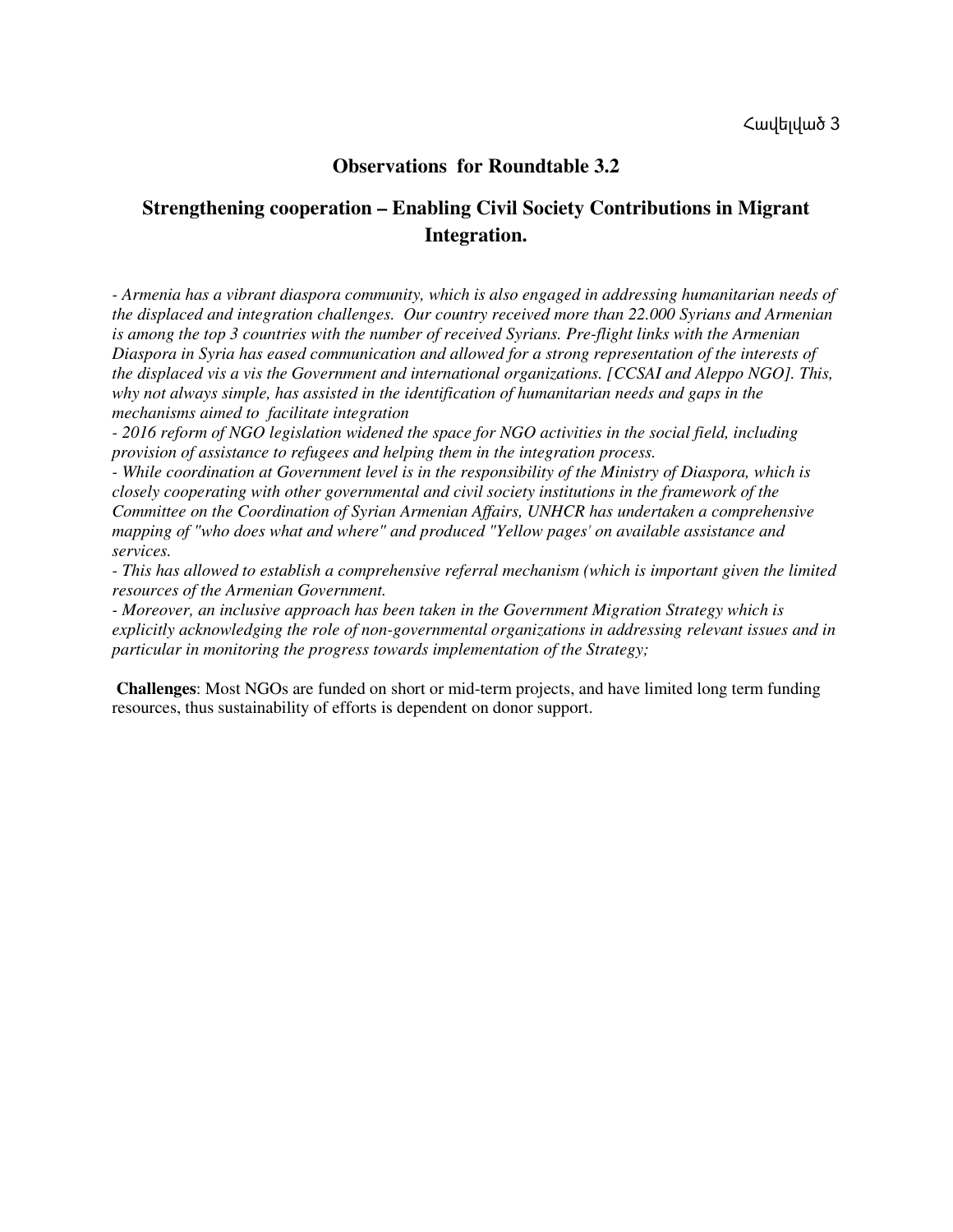## **Observations for Side Event 2.1 Development Solutions to Mass Displacement in Cities – The Case of Syrian Refugees**

- *cash-based interventions have proved to be preferable to in-kind support as they offer a more dignified, cost-effective and flexible assistance.*
- *urban case loades easier to manage than those spread throughout the country (e.g. displacement from NK following the April 2016 escalation of the NK conflict)*

*see also point A)*

#### **Challenges:**

- risk of anonymization (higher than in rural areas)

- see point A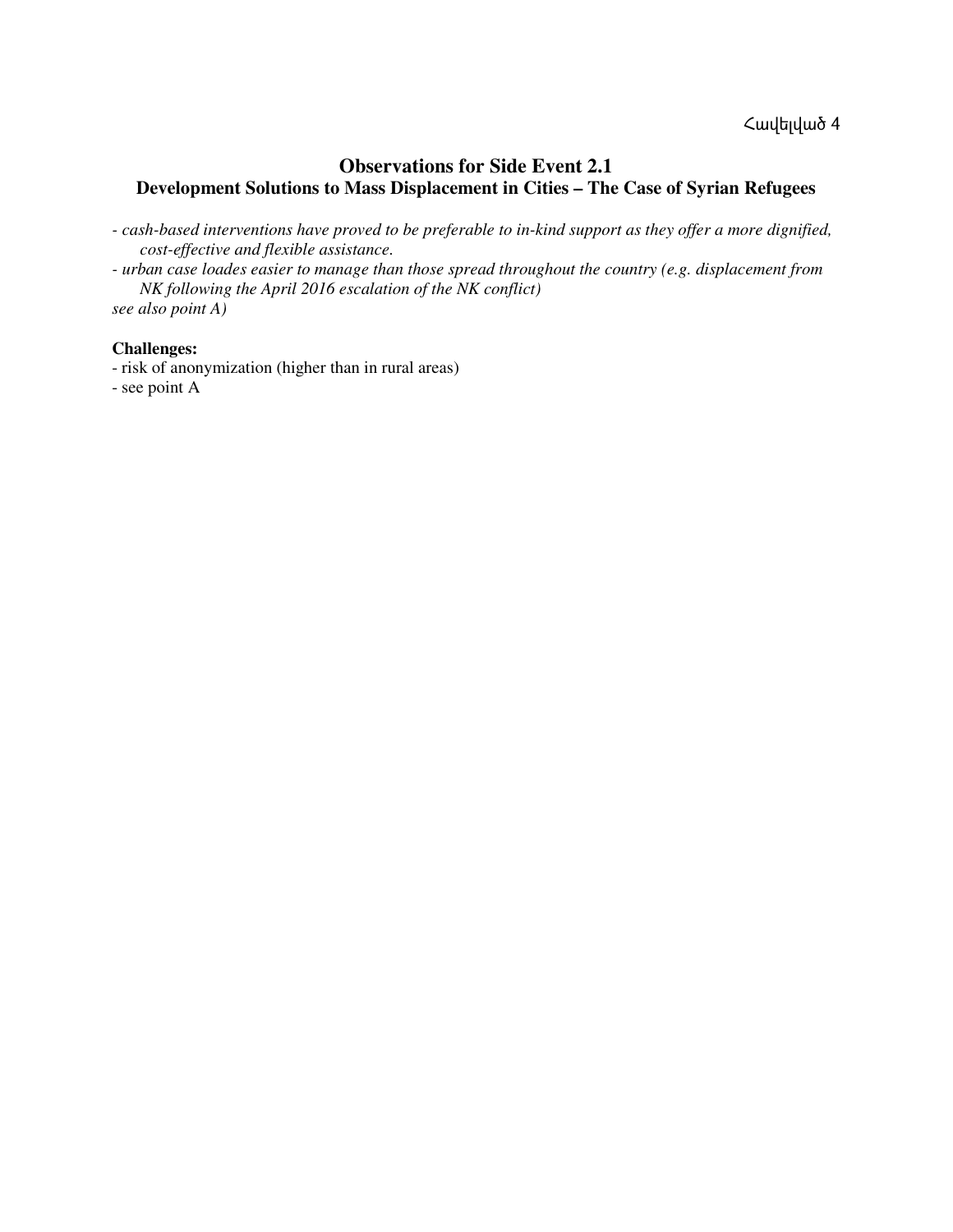## **Observations for Parallel breakout session 3 Challenges of Mixed Migration**

*- Identification of undocumented asylum-seekers and related security considerations have proven particularly challenging in Armenia, impacting the practice of interpretation and application of the nonpenalization clause of the 1951 Refugee Convention. Transit through other countries and mixed motivations for initial and onward movement as expressed by asylum-seekers charged with illegal border crossing may also be problematic in practice. International cooperation and exchange of best practices may prove helpful with this respect.*

*- The emphasis in the Migration Strategy and Action Plan to undertake a comprehensive review of extradition-related legislation to align it with international obligations.*

#### **Challenges:**

*- awareness of border guards needs to be broadened and requires ongoing and enhanced training (including linked with a UNDP project upgrading crossing points)*

*-Continuous efforts are needed to further enhance mechanisms for identification and referral of asylumseekers at border crossing points and detention facilities by putting in place clear instructions on how to respond to asylum applications and address the needs of unaccompanied and separated children, victims of trafficking and violence, and other groups with specific needs. Experience exchange in this area will be useful.*

*-Experience exchange on issues of coordination with the international community on existing plans to address possible scenarios of massive displacement (existing preparedness plans, mechanisms, and resources regarding displacement registration, documentation, access to services and shelter for the most vulnerable, transit points for the initial displacement phases etc.) into or within the country would be useful.*